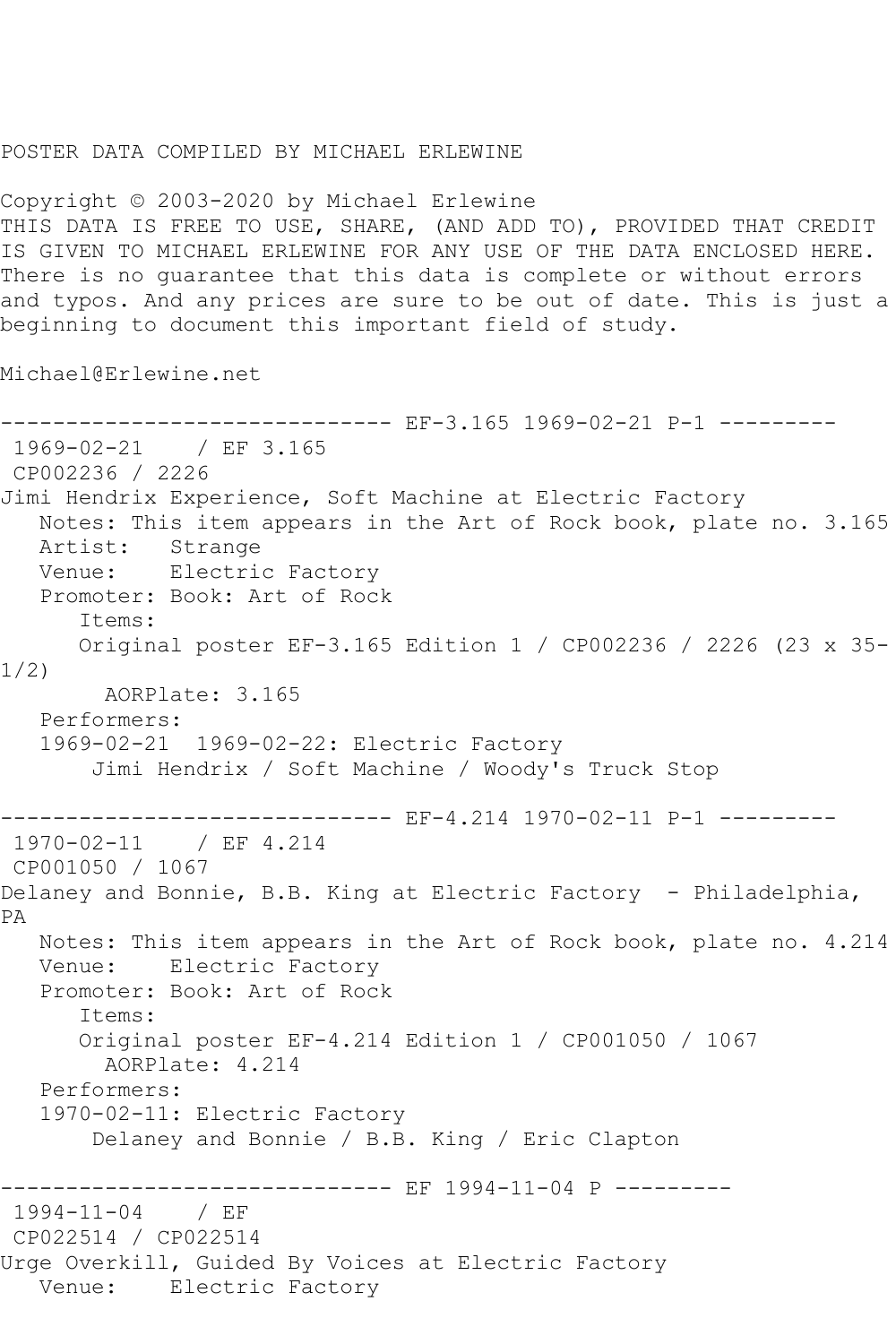Promoter: Electric Factory Concerts Items: Original poster EF / CP022514 / CP022514 (5-1/4 x 8-1/4) Performers: 1994-11-04: Electric Factory Urge Overkill / Guided By Voices / Geraldine Fibbers 1994-11-04: Electric Factory Anthrax 1994-11-05: Electric Factory Marilyn Manson / Clutch / Halcion 1994-11-05: Electric Factory Anthrax 1994-11-10: Electric Factory Shane MacGowan / John Doe Thing / Rolling Hayseeds 1994-11-10: Electric Factory Anthrax 1994-11-11: Electric Factory Big Audio Dynamite / WNOC / Innasense 1994-11-11: Electric Factory Anthrax 1994-11-16: Electric Factory Collective Soul / Wanderlust 1994-11-16: Electric Factory Anthrax 1994-11-22: Electric Factory Boy George / Eve Gallagher 1994-11-22: Electric Factory Anthrax 1994-11-24: Electric Factory Candlebox / Sponge / Catherine Wheel 1994-11-24: Electric Factory Anthrax 1994-11-28: Electric Factory Anthrax ------------ EF 1994-11-16 P ----------1994-11-16 / EF CP022450 / CP022450 Collective Soul, Wanderlust at Electric Factory Venue: Electric Factory Promoter: Electric Factory Concerts Items: Original poster EF / CP022450 / CP022450 (5-1/2 x 8-1/2) Performers: 1994-11-16: Electric Factory Collective Soul / Wanderlust / Dragmules 1994-11-22: Electric Factory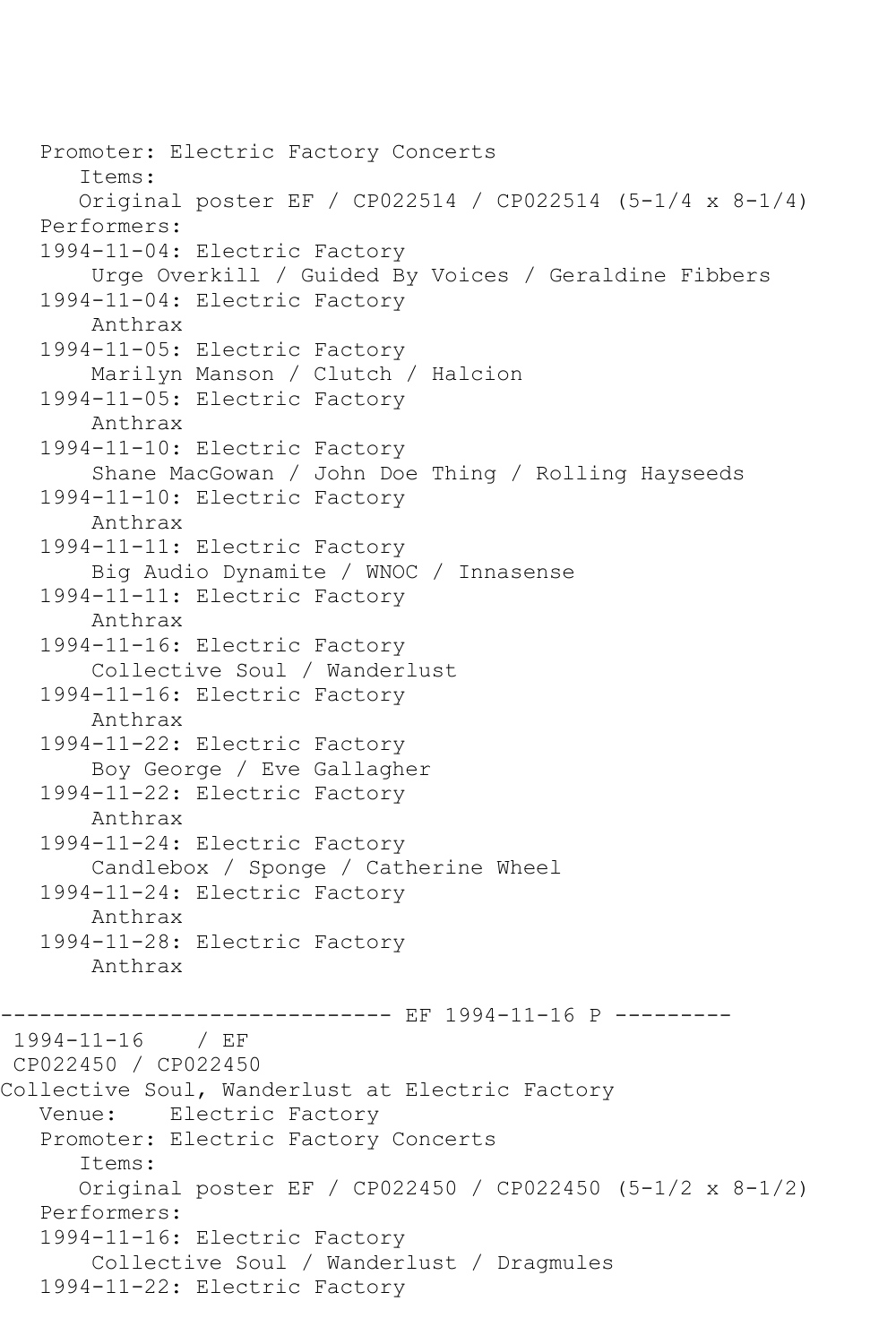Boy George / Eve Gallagher 1994-11-24: Electric Factory Candlebox / Sponge / Seaweed 1994-11-28: Electric Factory Anthrax / Life of Agony / Deftones 1994-12-05: Electric Factory John Hiatt 1994-12-16: Electric Factory Bob Dylan / Patti Smith ------------------------------ EF-PCL-070 1995-10-18 P --------- 1995-10-18 / EF PCL-070 CP009241 / CP06409 Sonic Youth, Dirty Three at Electric Factory (V) Private Notes: \* Signed Artist: John Howard Venue: Electric Factory Promoter: Art Rock PCL Series Items: Original poster EF-PCL-070 / CP009241 / CP06409 Price: 175.00 Performers: 1995-10-18: Electric Factory Set: PCL Sonic Youth / Dirty Three / Bardo Pond ------------------------------ 1995-10-18 P --------- 1995-10-18 / CP060776 / CP060776 Sonic Youth, Dirty Three at Electric Factory - Philadelphia, PA (original art) Artist: John Howard Venue: Electric Factory Items: Original poster / CP060776 / CP060776 (8-1/2 x 14) Performers: 1995-10-18: Electric Factory Sonic Youth / Dirty Three / Bardot Pond ------------------------------ 1995-10-18 P --------- 1995-10-18 / CP700926 / CP700926 Sonic Youth, Dirty Three at Electric Factory [Philadelphia, PA] Notes: Signed Limited Edition of 500 This item appears in the book 'The Art of Modern Rock' as AMR # 268.2 Artist: John Howard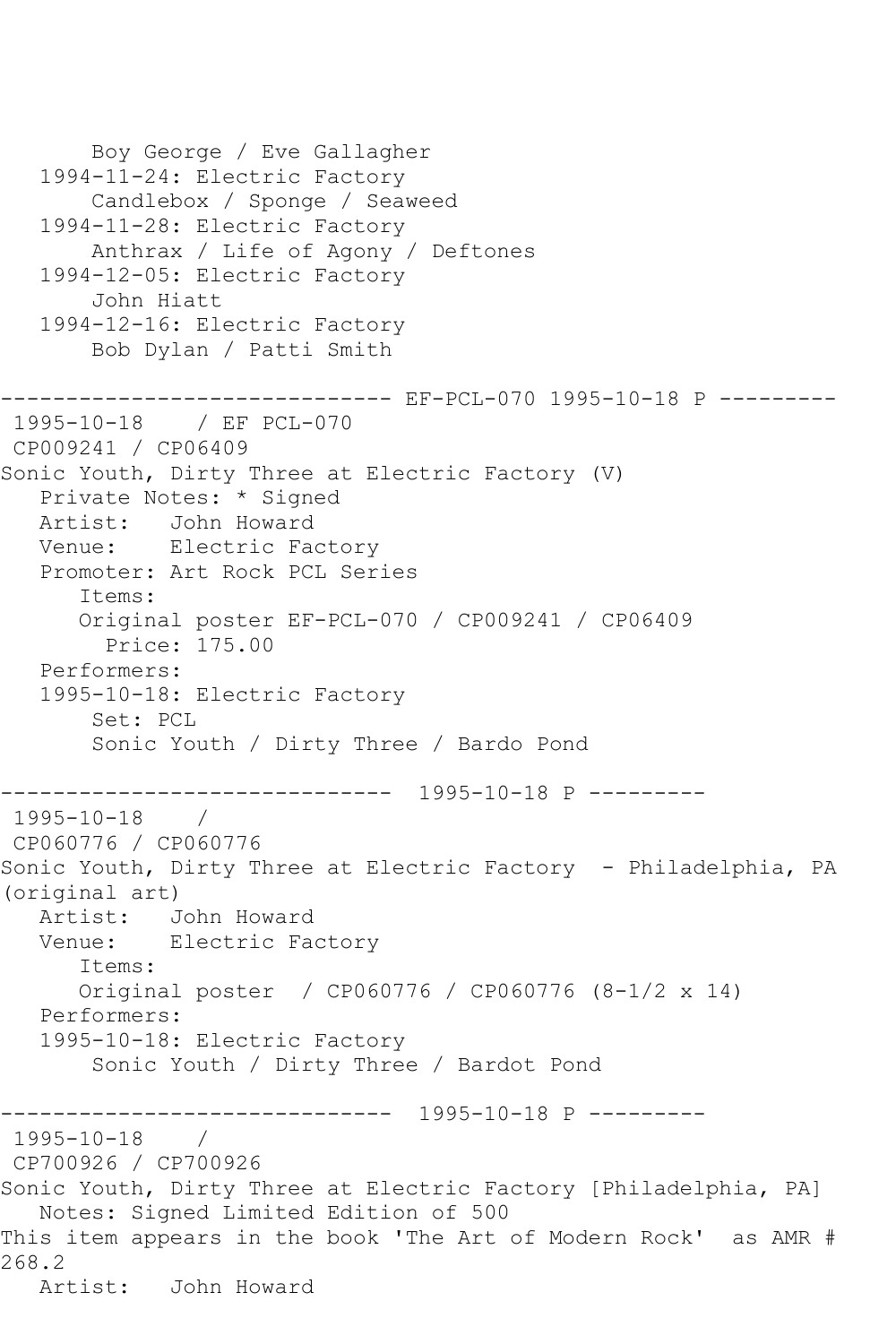Venue: Electric Factory Items: Original poster / CP700926 / CP700926 (17-1/2 x 32-1/2) Performers: 1995-10-18: Electric Factory Sonic Youth / Dirty Three / Bardot Pond ------------------------------ EF-MA-055 1995-10-27 P-1 --------- 1995-10-27 / EF MA-055 CP007511 / CP02755 Rusted Root, Joan Osborne at Electric Factory - Philadelphia, PA Private Notes: Arminski Artist: Mark Arminski Venue: Electric Factory Items: Original poster EF-MA-055 Edition 1 / CP007511 / CP02755 Price: 75.00 Handbill EF-MA-055 Edition 1 / CP008704 / CP03949 Price: 10.00 EF-MA-055 / NONE / ARM055 Performers: 1995-10-27: Electric Factory Rusted Root / Joan Osborne ------------------------------ EF-PCL-083 1995-12-15 P --------- 1995-12-15 / EF PCL-083 CP009298 / CP06466 Patti Smith, Bob Dylan at Electric Factory - Philadelphia, PA Private Notes: PCL-083<br>Artist: Wiq Artist: Venue: Electric Factory Promoter: Art Rock PCL Series Items: Original poster EF-PCL-083 / CP009298 / CP06466 Price: 250.00 Performers: 1995-12-15 1995-12-17: Electric Factory Set: PCL Patti Smith / Bob Dylan ------------ EF-PCL-107 1996-04-20 P ---------1996-04-20 / EF PCL-107 CP009143 / CP06311 Everclear, Hagfish at Electric Factory - Philadelphia, PA Notes: Limited Edition of 500 This item appears in the book 'The Art of Modern Rock' as AMR # 062.3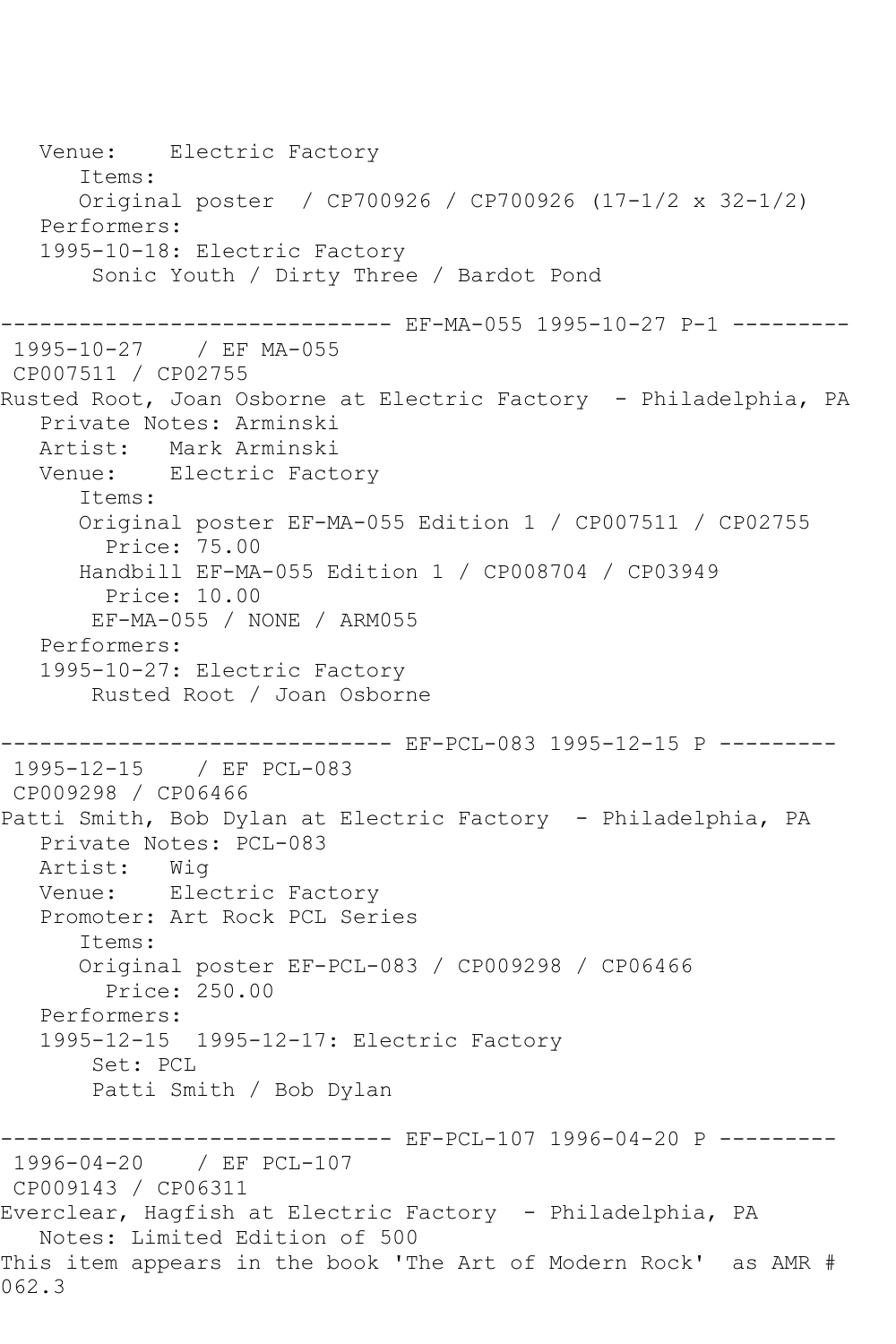Private Notes: \* Signed Artist: Justin Hampton Venue: Electric Factory Promoter: Art Rock PCL Series Items: Original poster EF-PCL-107 / CP009143 / CP06311 Price: 75.00 Performers: 1996-04-20: Electric Factory Set: PCL Everclear / Hagfish ------------- EF 1996-08-18 ® ---------1996-08-18 / EF CP009137 / CP06305 The Enit Festival at the Electric Factory - Philadelphia, PA Artist: Howard<br>Venue: Electr: Electric Factory Items: EF / CP009137 / CP06305 Performers: 1996-08-18: Electric Factory Porno For Pyros / Baju Banton / Lady Miss Kir / Meat Beat Manifesto / Black Grape / Love and Rockets / Rebirth Brass Band ------------------------------ EF 1996-09-06 P-1 --------- 1996-09-06 / EF CP014350 / MARM154 David Bowie, Solution A.D. at Electric Factory - Philadelphia, PA Artist: Gary Cribb Venue: Electric Factory Items: Original poster EF Edition 1 / CP014350 / MARM154 Performers: 1996-09-06: Electric Factory David Bowie / Solution A.D. / Joy Askew ------- EF-PCL-133 1996-09-06 P ---------1996-09-06 / EF PCL-133 CP009250 / CP06418 David Bowie, Solution A.D. at Electric Factory (V) Private Notes: \* Signed Venue: Electric Factory Promoter: Art Rock PCL Series Items: Original poster EF-PCL-133 / CP009250 / CP06418 Price: 250.00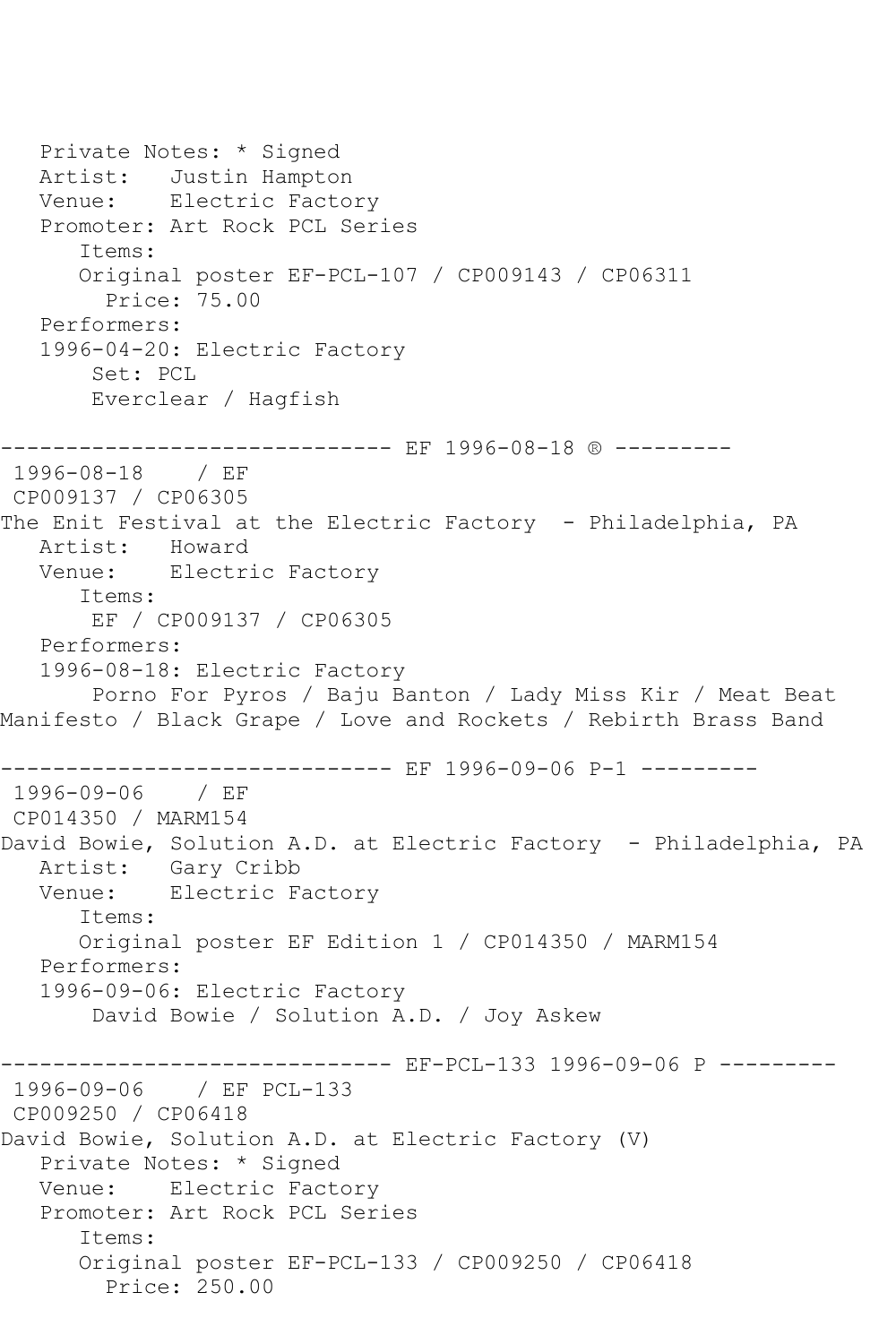Performers: 1996-09-06: Electric Factory Set: PCL David Bowie / Solution A.D. / Joy Askew ------- EF-PCL-138 1996-09-20 P ---------1996-09-20 / EF PCL-138 CP009133 / CP06301 Temptations at Electric Factory - Philadelphia, PA Private Notes: \* Signed Artist: Cribb<br>Venue: Electi Electric Factory Promoter: Art Rock PCL Series Items: Original poster EF-PCL-138 / CP009133 / CP06301 Price: 20.00 Performers: 1996-09-20: Electric Factory Set: PCL Temptations ------ EF-PCL-130 1996-10-22 P ---------1996-10-22 / EF PCL-130 CP009249 / CP06417 Ray Davies at Electric Factory - Philadelphia, PA Private Notes: \* Signed Artist: Philly Venue: Electric Factory Promoter: Art Rock PCL Series Items: Original poster EF-PCL-130 / CP009249 / CP06417 Price: 50.00 Performers: 1996-10-22: Electric Factory Theater of Living Arts, Phila. Set: PCL Ray Davies ------------------------------ EF 1998-07-11 P-1 --------- 1998-07-11 / EF CP014715 / MARM530 Burning Spear, Jam Works at Electric Factory - Philadelphia, PA Venue: Electric Factory Items: Original poster EF Edition 1 / CP014715 / MARM530 Performers: 1998-07-11: Electric Factory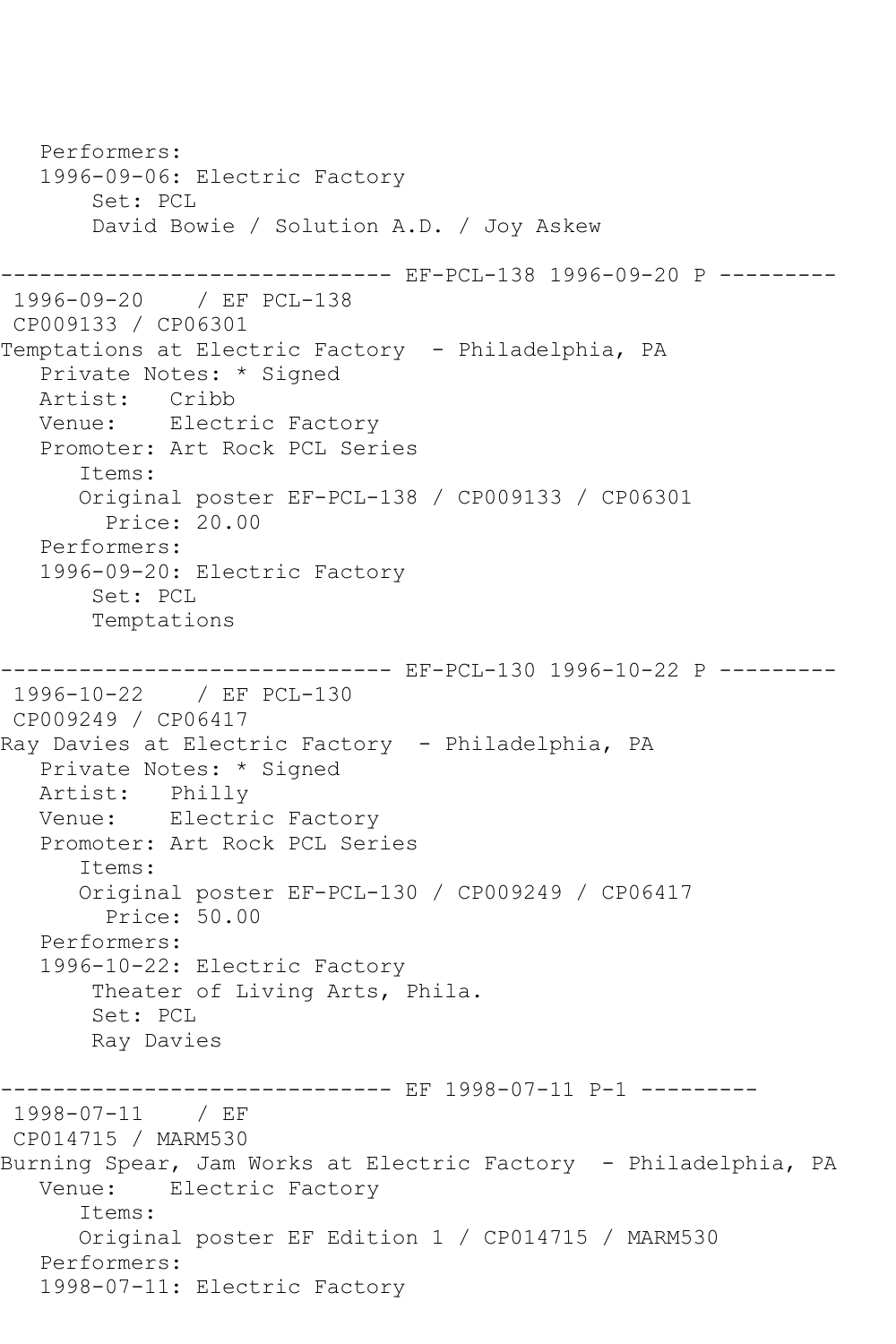Burning Spear / Jam Works / DJ Ghetto ----------- EF-PCL-202 1998-09-08 P ---------1998-09-08 / EF PCL-202 CP009254 / CP06422 Bauhaus at Electric Factory - Philadelphia, PA Private Notes: \* Signed Event: Resurrection 1998 Artist: Alan Forbes Venue: Electric Factory Promoter: Art Rock PCL Series Items: Original poster EF-PCL-202 / CP009254 / CP06422 Price: 125.00 Performers: 1998-09-08: 1998-09-15: Electric Factory Set: PCL Bauhaus ------------------------------ EF-PCL-183 1998-11-25 P --------- 1998-11-25 / EF PCL-183 CP009188 / CP06356 G. Love, Special Sauce at Electric Factory Private Notes: \* Signed Artist: Alan Forbes Venue: Electric Factory Promoter: Art Rock PCL Series Items: Original poster EF-PCL-183 / CP009188 / CP06356 Price: 25.00 Performers: 1998-11-25: Electric Factory Set: PCL G. Love and Special Sauce / Special Sauce ------------------------------ EF-PCL-216 1998-12-31 P --------- 1998-12-31 / EF PCL-216 CP009190 / CP06358 Moe, Huffamoose at Electric Factory - Philadelphia, PA Private Notes: \* Signed Artist: Alan Forbes Venue: Electric Factory Promoter: Art Rock PCL Series Items: Original poster EF-PCL-216 / CP009190 / CP06358 Price: 50.00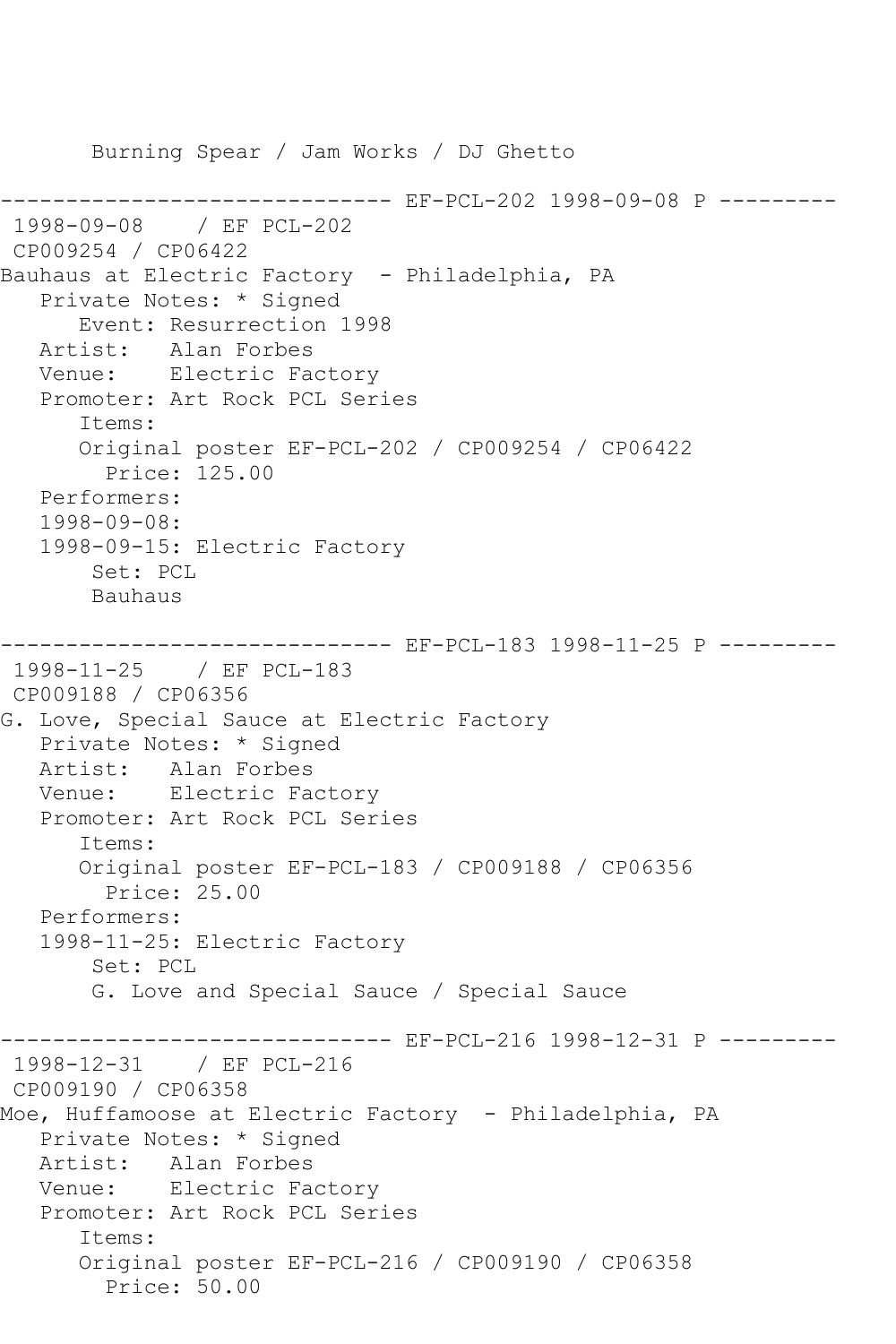Performers: 1998-12-31: Electric Factory Electric Factory Set: PCL Moe / Huffamoose / Fathead --------------------------------- EF 1999 P-1 ----------<br>1999 / EF  $/$  EF CP021507 / XM1999ER Everclear, Soul Coughing at Electric Factory - Philadelphia, PA<br>Venue: Electric Factory Electric Factory Items: Original poster EF Edition 1 / CP021507 / XM1999ER Performers: 1999: Electric Factory Everclear / Soul Coughing ------------------------------ EF 1999-03-05 P-1 --------- 1999-03-05 / EF CP014328 / MARM132 Black Crowes at Electric Factory - Philadelphia, PA Venue: Electric Factory Items: Original poster EF Edition 1 / CP014328 / MARM132 Performers: 1999-03-05 1999-03-06: Electric Factory Black Crowes ------------------------------ 1999-03-05 P --------- 1999-03-05 / CP700315 / CP700315 Black Crowes at Electric Factory [Philadelphia, PA] Notes: Limited Edition of 1000 This item appears in the book 'The Art of Modern Rock' as AMR # 052.5 Artist: Alan Forbes Venue: Electric Factory Items: Original poster / CP700315 / CP700315 (14 x 22) Performers: 1999-03-05 1999-03-06: Electric Factory Black Crowes ------------------------------ 1999-03-13 P --------- 1999-03-13 / CP061416 / CP061416 Everclear, Soul Coughing at Electric Factory [Philadelphia, PA]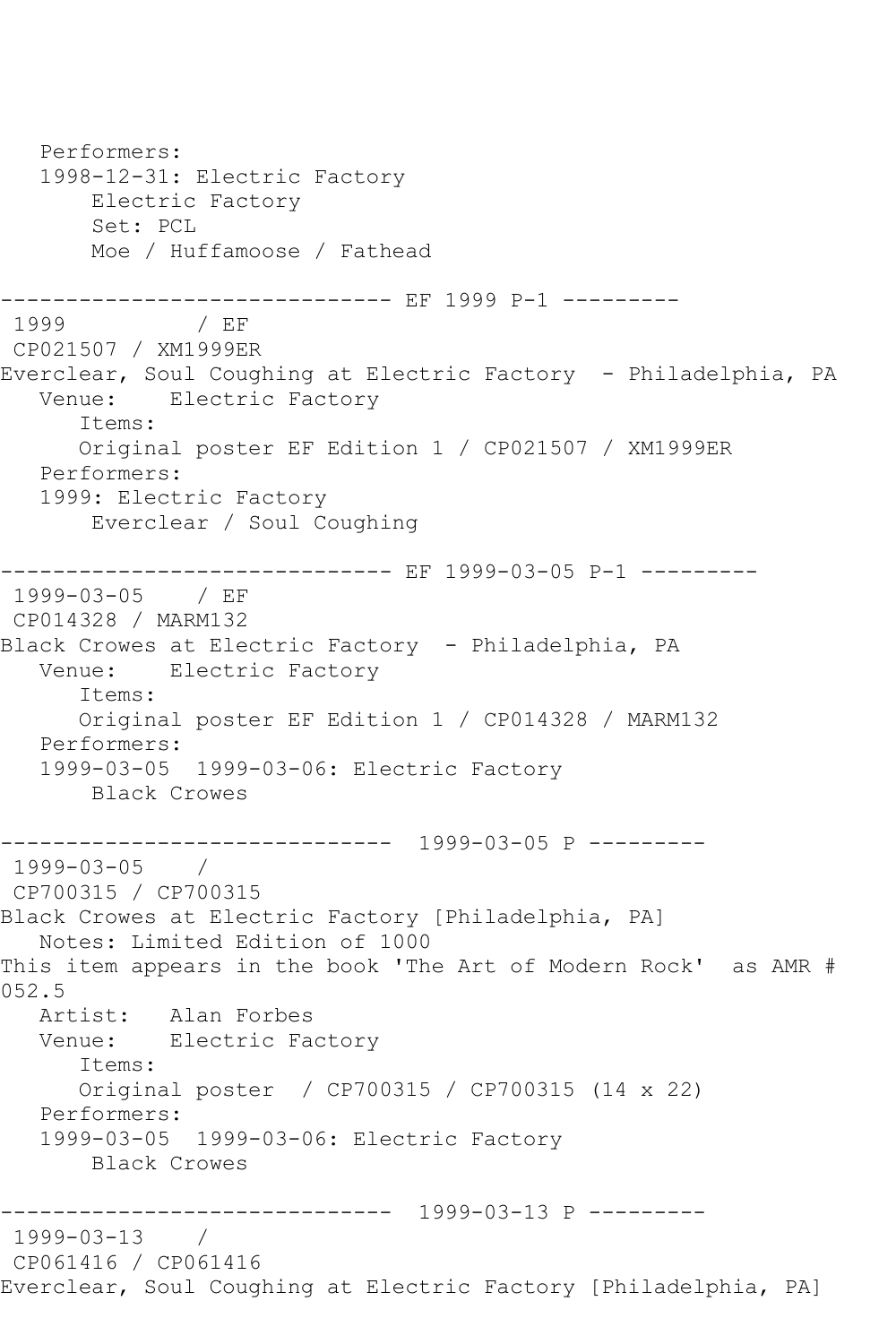Artist: David Mayer Venue: Electric Factory Items: Original poster / CP061416 / CP061416 (8-1/2 x 14) Performers: 1999-03-13: Electric Factory Everclear / Soul Coughing / Black Eyed Peas / DJ Spooky ------------------------------ 1999-07-20 P --------- 1999-07-20 / CP701105 / CP701105 Limp Bizkit, Kid Rock at Electric Factory [Philadelphia, PA] Notes: This item appears in the book 'The Art of Modern Rock' as AMR # 313 Artist: David Dean Venue: Electric Factory Items: Original poster / CP701105 / CP701105 (13 x 21) Performers: 1999-07-20: Electric Factory Limp Bizkit / Kid Rock / Staind -------------- EF 1999-08-18 P-1 ----------1999-08-18 / EF CP018361 / PM19990818 Cheap Trick, Guided By Voices at Electric Factory - Philadelphia, PA Artist: Print Mafia Venue: Electric Factory Items: Original poster EF Edition 1 / CP018361 / PM19990818 EF / NONE / PM1999081 Performers: 1999-08-18: Electric Factory Cheap Trick / Guided By Voices ------------------------------ 1999-09-17 P --------- 1999-09-17 / CP700316 / CP700316 Coal Chamber, Machine at Electric Factory [Philadelphia, PA] Notes: Signed Limited Edition of 350 This item appears in the book 'The Art of Modern Rock' as AMR # 053 Artist: Alan Forbes Venue: Electric Factory Items: Original poster / CP700316 / CP700316 (14 x 22) Performers: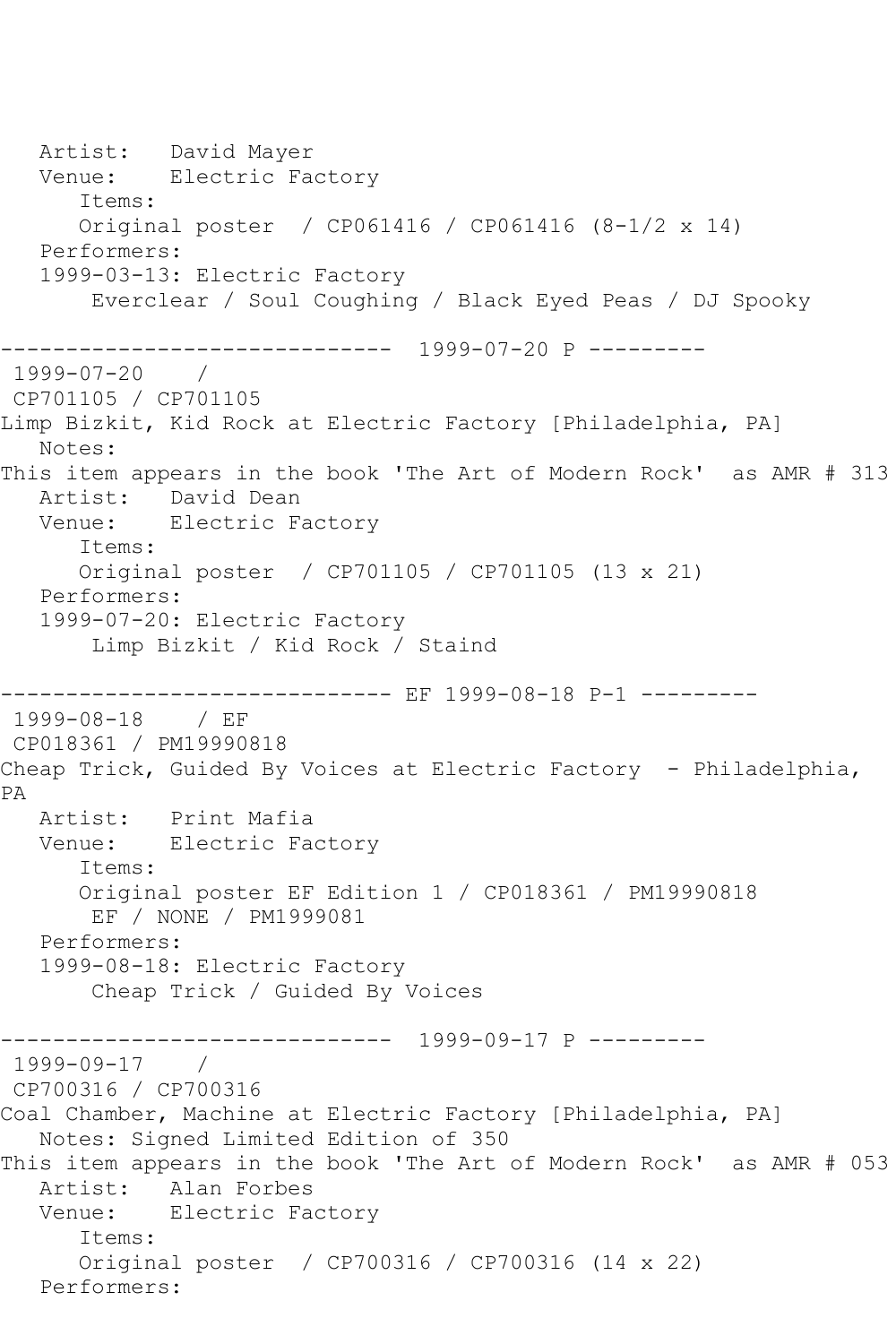1999-09-17: Electric Factory Coal Chamber / Machine / Slipknot / Head Plus One ------------------------------ 1999-11-01 P --------- 1999-11-01 / CP050182 / CP050182 GWAR, Misfits at Electric Factory - Philadelphia, PA Artist: Marco Almera Venue: Electric Factory Items: Original poster / CP050182 / CP050182 (17-1/2 x 23) Performers: 1999-11-01: Electric Factory GWAR / Misfits / Murphy's Law / Speedealer ------------------------------ EF 1999-11-12 P-1 --------- 1999-11-12 / EF CP013409 / GG19991112 Danzig at Electric Factory - Philadelphia, PA Artist: Gary Gilmore Venue: Electric Factory Items: Original poster EF Edition 1 / CP013409 / GG19991112 EF / NONE / GG1999111 Performers: 1999-11-12: Electric Factory Danzig ------------------------------ 1999-11-13 P --------- 1999-11-13 / CP700695 / CP700695 Primus, Incubus at Electric Factory [Philadelphia, PA] Notes: Signed Limited Edition of 500 This item appears in the book 'The Art of Modern Rock' as AMR # 158.2 Artist: Marco Almera Venue: Electric Factory Items: Original poster / CP700695 / CP700695 (21 x 30-1/2) Performers: 1999-11-13: Electric Factory Primus / Incubus / Buckethead ------------------------------ 1999-11-17 P --------- 1999-11-17 / CP700773 / CP700773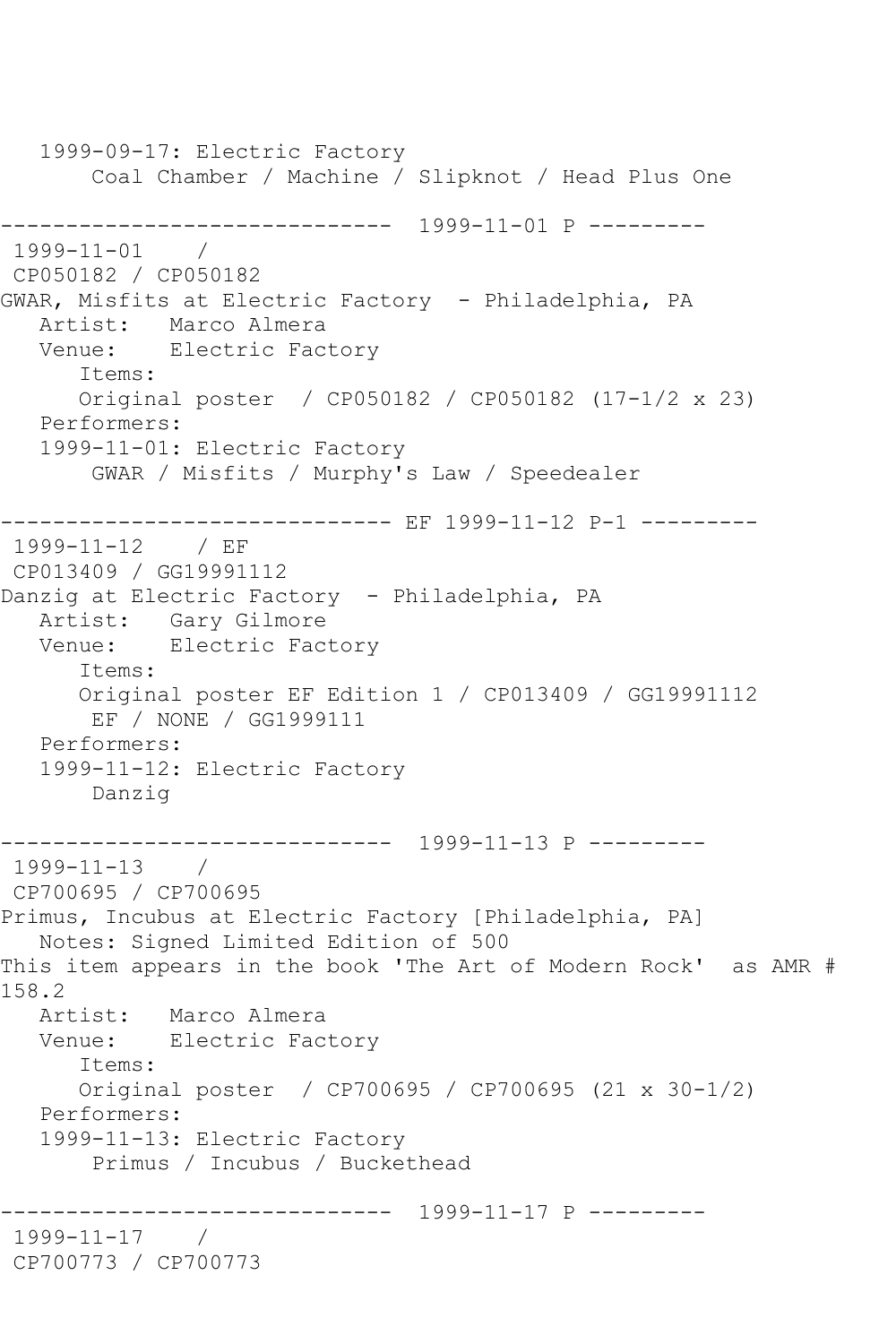Lucinda Williams, Bottle Rockets at Electric Factory [Philadelphia, PA] Notes: Signed Limited Edition of 200 This item appears in the book 'The Art of Modern Rock' as AMR # 176.6<br>Artist: Print Mafia Venue: Electric Factory Items: Original poster / CP700773 / CP700773 (12 x 24) Performers: 1999-11-17: Electric Factory Lucinda Williams / Bottle Rockets ------------------------------ EF 19zz-03-30 P-1 --------- 19zz-03-30 / EF CP000514 / 0519 Kinks, Eric Mercury at Electric Factory - Philadelphia, PA Venue: Electric Factory Items: Original poster EF Edition 1 / CP000514 / 0519 Performers: 19zz-03-30 19zz-03-31: Electric Factory Kinks / Eric Mercury / Image ------------ EF 19zz-04-12 P-1 ---------19zz-04-12 / EF CP009855 / CS04950 Cream, Woody's Truck Stop at Electric Factory - Philadelphia, PA Venue: Electric Factory Items: Original poster EF Edition 1 / CP009855 / CS04950 Performers: 19zz-04-12 19zz-04-14: Electric Factory Cream / Woody's Truck Stop ------------------------------ EF 19zz-07-20 P-1 --------- 19zz-07-20 / EF CP014324 / MARM128 Limp Bizkit, Kid Rock at Electric Factory - Philadelphia, PA Venue: Electric Factory Items: Original poster EF Edition 1 / CP014324 / MARM128 Performers: 19zz-07-20: Electric Factory Limp Bizkit / Kid Rock / Staind ----------------------------- EF 2000-02-15 P ---------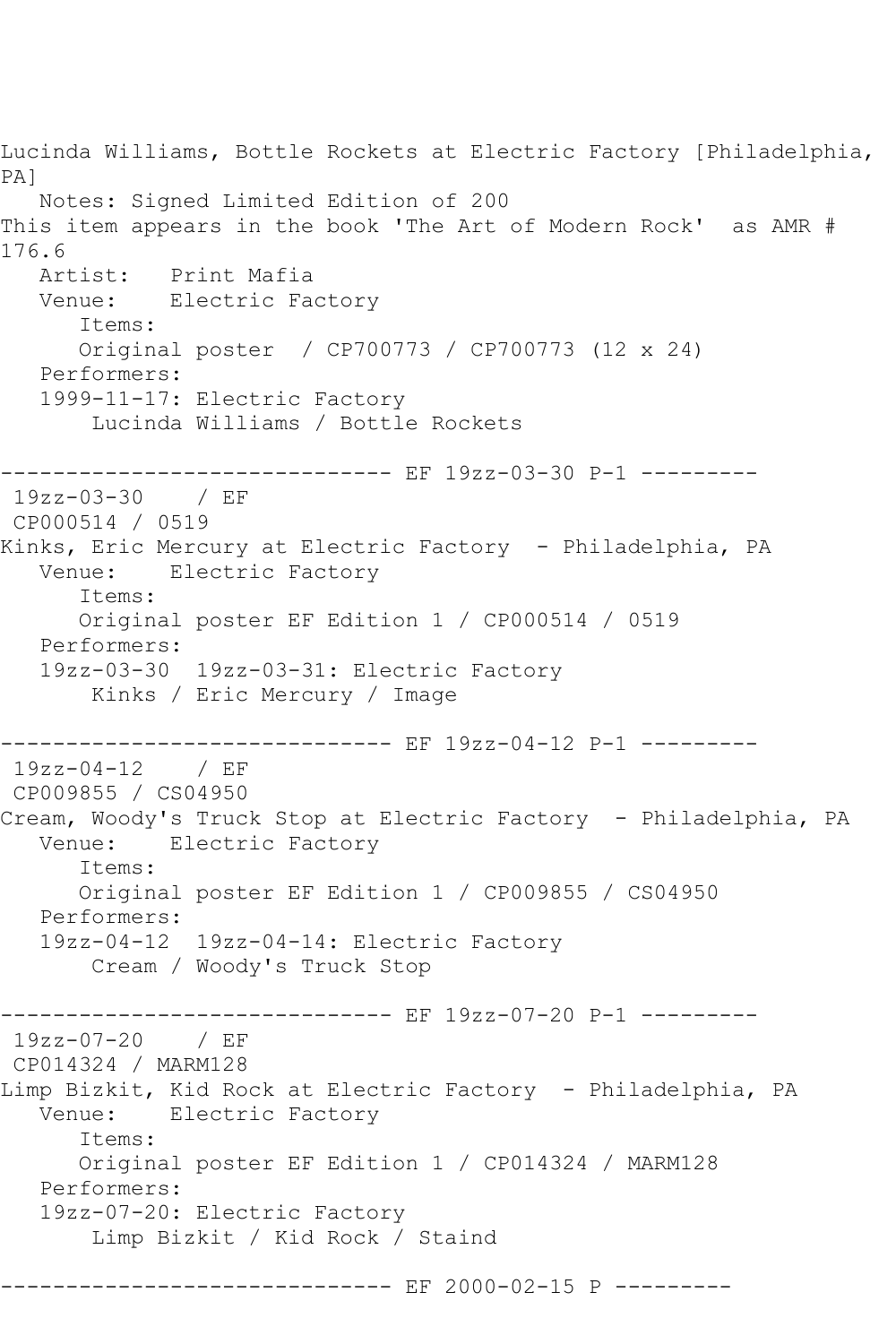2000-02-15 / EF CP030346 / NM10295 Rufus Wainwright at Electric Factory - Philadelphia, PA Venue: Electric Factory Items: Original poster EF / CP030346 / NM10295 (10 x 5) Performers: 2000-02-15: Electric Factory Rufus Wainwright ----------------------------- EF 2000-04-07 P-1 ---------2000-04-07 / EF CP017906 / ML20000407 The Go Go's, B-52's at Electric Factory Artist: Mark London Venue: Electric Factory Items: Original poster EF Edition 1 / CP017906 / ML20000407 EF / NONE / ML2000040 Performers: 2000-04-07: Electric Factory Go-Go's / B-52's ------------------------------ EF 2000-05-27 P ---------2000-05-27 / EF CP050213 / CP050213 Ween at Electric Factory - Philadelphia, PA Artist: Marco Almera Venue: Electric Factory Items: Original poster EF / CP050213 / CP050213 (15-1/2 x 24) Performers: 2000-05-27: Electric Factory Ween ------------------------------ EF 2000-09-05 P-1 --------- 2000-09-05 / EF CP013668 / JE20000905 Modest Mouse at Electric Factory - Philadelphia, PA Artist: Jermaine Rogers Venue: Electric Factory Items: Original poster EF Edition 1 / CP013668 / JE20000905 EF / NONE / JE2000090 Performers: 2000-09-05: Electric Factory Modest Mouse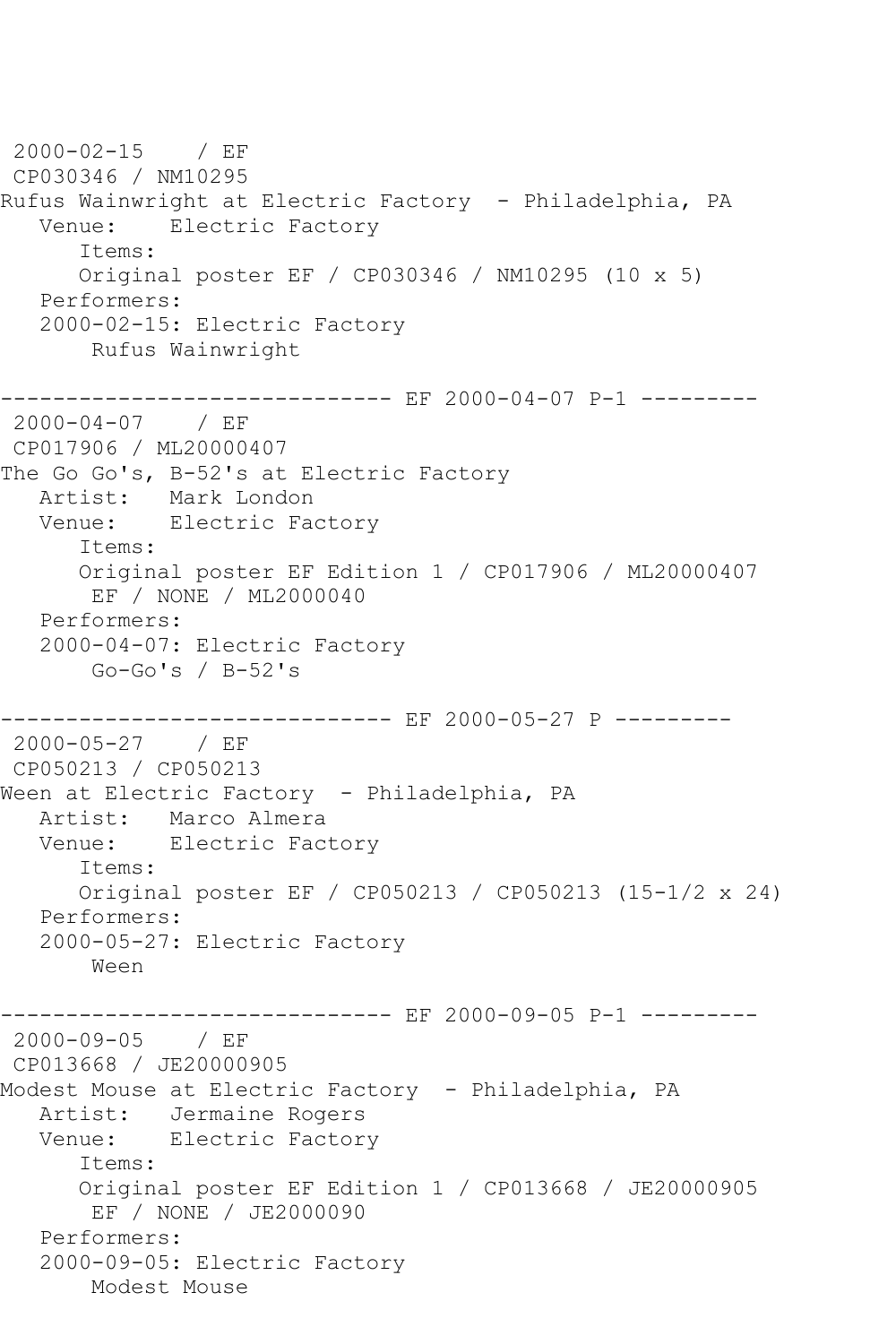------------------------------ EF 2001-02-16 P --------- 2001-02-16 / EF CP030303 / NM10252 Judas Priest, Anthrax at Electric Factory - Philadelphia, PA Venue: Electric Factory Items: Original poster EF / CP030303 / NM10252 (11 x 25) Performers: 2001-02-16: Electric Factory Judas Priest / Anthrax ------------------------------ EF 2001-02-17 P --------- 2001-02-17 / EF CP030322 / NM10271 Les Claypool, Galactic at Electric Factory - Philadelphia, PA Venue: Electric Factory Items: Original poster EF / CP030322 / NM10271 (11 x 17) Performers: 2001-02-17: Electric Factory Les Claypool / Les Claypool / Galactic ----------------------------- EF 2001-02-23 P ---------2001-02-23 / EF CP031009 / NM10958 Linkin Park, Taproot at Electric Factory - Philadelphia, PA Artist: Jeff Wood Venue: Electric Factory Items: Original poster EF / CP031009 / NM10958 (11 x 17) Performers: 2001-02-23: Electric Factory Linkin Park / Taproot ------------------------------ EF 2001-03-03 P --------- 2001-03-03 / EF CP030628 / NM10577 Weezer, Get Up Kids at Electric Factory<br>Venue: Electric Factory Electric Factory Items: Original poster EF / CP030628 / NM10577 (11 x 17) Performers: 2001-03-03: Electric Factory Weezer / Get-Up Kids ------------------------------ EF 2001-05-11 P ---------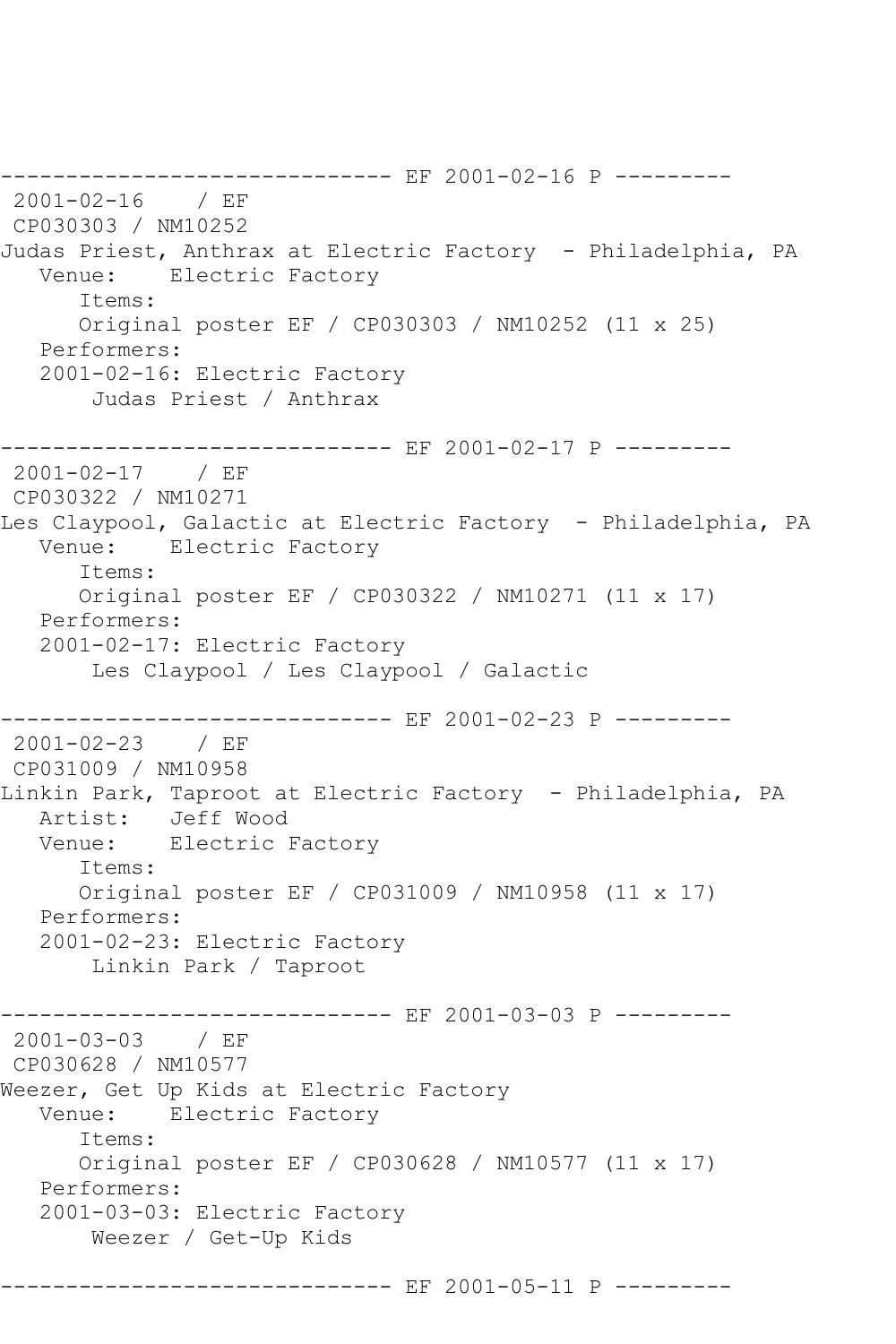2001-05-11 / EF CP030973 / NM10922 Luciano, Junior Kelly at Electric Factory - Philadelphia, PA Venue: Electric Factory Items: Original poster EF / CP030973 / NM10922 (11 x 17) Performers: 2001-05-11: Electric Factory Luciano / Junior Kelly / Mike General ---------------------------- EF 2001-07-20 P ---------2001-07-20 / EF CP030603 / NM10552 Buju Banton, Shilo Band at Electric Factory - Philadelphia, PA Venue: Electric Factory Items: Original poster EF / CP030603 / NM10552 (12 x 18) Performers: 2001-07-20: Electric Factory Buju Banton / Shilo Band / Dr. Israel / DJ Curly Locks ------------ EF 2001-09-08 P ---------2001-09-08 / EF CP030469 / NM10418 P.J. Harvey, Moris Tepper at Electric Factory - Philadelphia, PA Venue: Electric Factory Items: Original poster EF / CP030469 / NM10418 (12 x 18) Performers: 2001-09-08: Electric Factory P.J. Harvey / Moris Tepper ------------------------------ EF 2001-09-29 P --------- 2001-09-29 / EF CP030217 / NM10166 Wilco, Elf Power at Electric Factory - Philadelphia, PA Venue: Electric Factory Items: Original poster EF / CP030217 / NM10166 (12 x 18) Performers: 2001-09-29: Electric Factory Wilco / Elf Power -------------------- EF 2001-10-06 P ---------2001-10-06 / EF CP030583 / NM10532 Travis, Remy at Electric Factory - Philadelphia, PA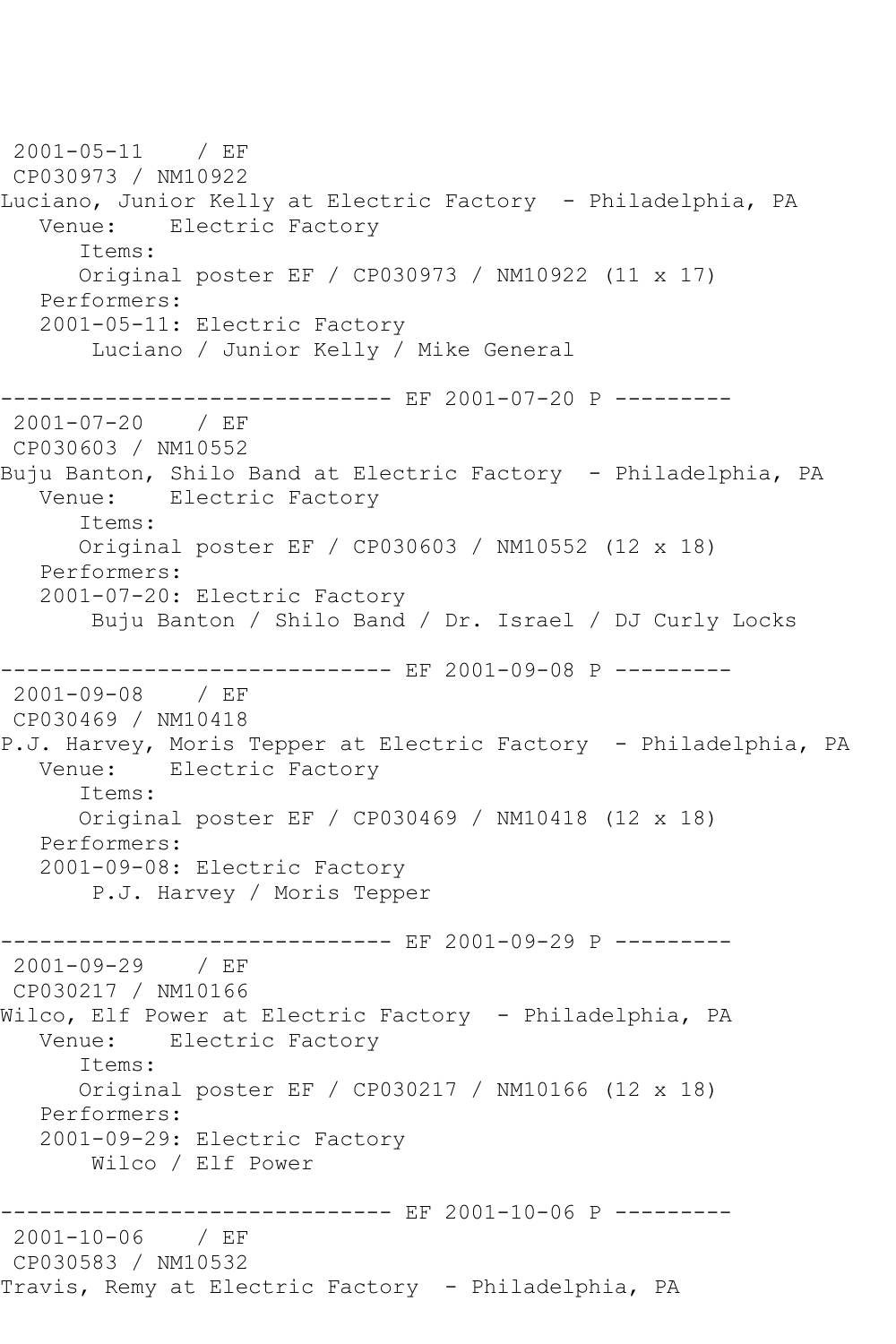Venue: Electric Factory Items: Original poster EF / CP030583 / NM10532 (12 x 18) Performers: 2001-10-06: Electric Factory Travis / Remy / Zero ------------------------------ EF 2001-11-17 P --------- 2001-11-17 / EF CP030447 / NM10396 Cake, Spoon at Electric Factory - Philadelphia, PA Venue: Electric Factory Items: Original poster EF / CP030447 / NM10396 (11 x 25) Performers: 2001-11-17: Electric Factory Cake / Spoon ----------- EF 2001-12-20 P ---------2001-12-20 / EF CP030618 / NM10567 Good Charlotte, Midtown at Electric Factory - Philadelphia, PA Venue: Electric Factory Items: Original poster EF / CP030618 / NM10567 (12 x 18) Performers: 2001-12-20: Electric Factory Good Charlotte / Midtown / Mest ------------------------------ 2002-02-16 P --------- 2002-02-16 / CP700643 / CP700643 Judas Priest, Anthrax at Electric Factory [Philadelphia, PA] Notes: Signed Limited Edition This item appears in the book 'The Art of Modern Rock' as AMR # 138.2 Artist: Durb Morrison Venue: Electric Factory Promoter: Clear Channel / Electric Factory Concerts Items: Original poster / CP700643 / CP700643 (11 x 24) Performers: 2002-02-16: Electric Factory Judas Priest / Anthrax ----------------------------- EF 2002-03-01 P ---------

2002-03-01 / EF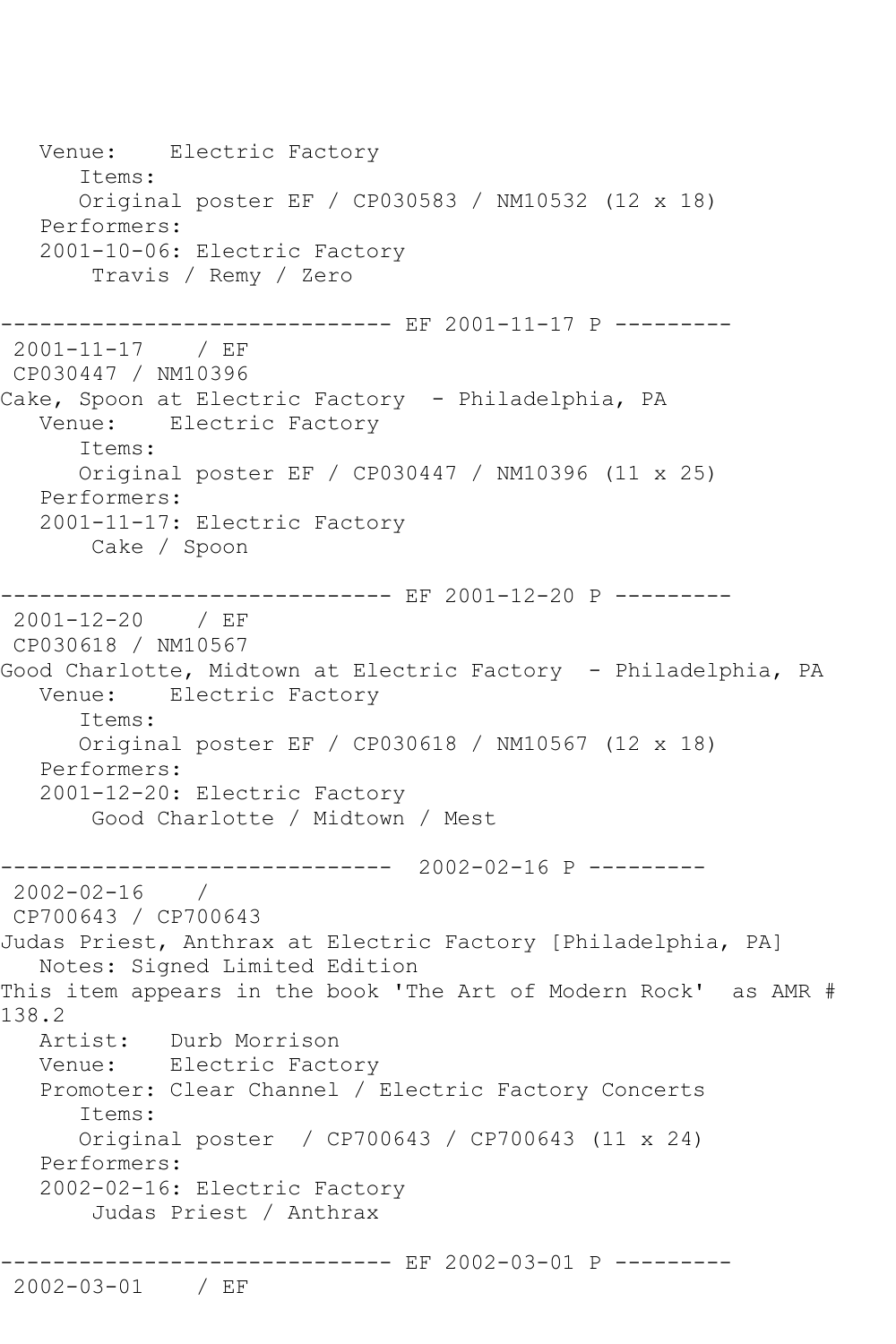```
CP030462 / NM10411
Gorillaz at Electric Factory - Philadelphia, PA
   Venue: Electric Factory
       Items:
      Original poster EF / CP030462 / NM10411 (5 x 10)
   Performers:
   2002-03-01: Electric Factory
        Gorillaz
------------------------------ EF 2002-03-02 P ---------
2002-03-02 / EF 
CP030465 / NM10414
Saves the Day, Piebald at Electric Factory - Philadelphia, PA
   Venue: Electric Factory
       Items:
       Original poster EF / CP030465 / NM10414 (5 x 10)
   Performers:
   2002-03-02 2002-03-03: Electric Factory
        Saves the Day / Piebald / Small Brown Bike / Small Brown Bike
----------------------------- EF 2002-03-22 P ---------
2002-03-22 / EF 
CP030732 / NM10681
Ryan Adams, Leona Naess at Electric Factory - Philadelphia, PA
  Artist: Brian Ewing<br>Venue: Electric Fac
           Electric Factory
       Items:
      Original poster EF / CP030732 / NM10681 (13 x 17)
   Performers:
   2002-03-22: Electric Factory
       Ryan Adams / Leona Naess
------------------------------ 2002-04-19 P ---------
2002-04-19 / 
CP700851 / CP700851
Moe at Electric Factory [Philadelphia, PA]
   Notes: 
This item appears in the book 'The Art of Modern Rock' as AMR # 
215.3<br>: Artist
            Scott Benge
   Venue: Electric Factory
       Items:
       Original poster / CP700851 / CP700851 (12 x 18)
   Performers:
   2002-04-19 2002-04-20: Electric Factory
       Moe
```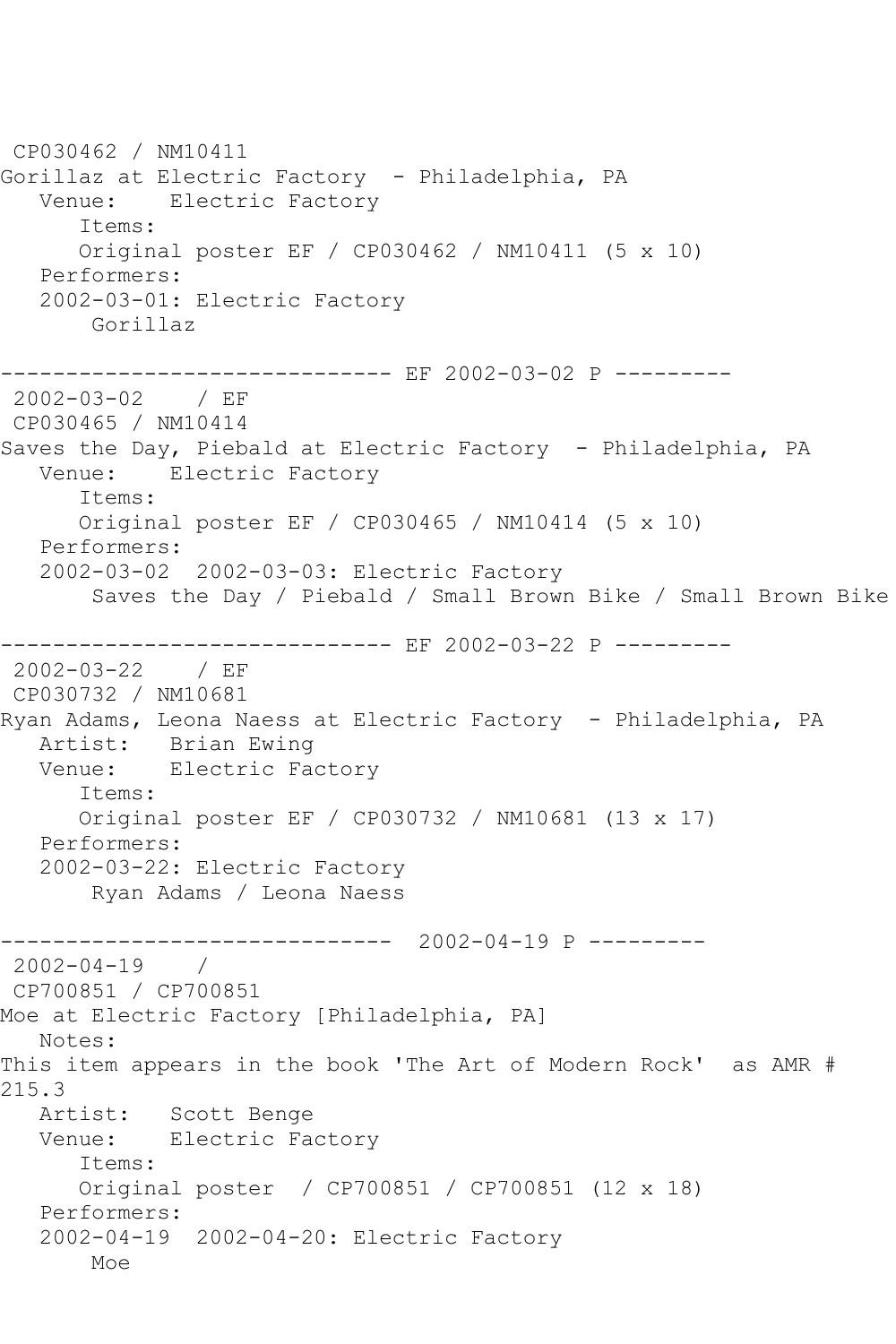------------------------------ EF 2002-04-26 P --------- 2002-04-26 / EF CP030996 / NM10945 Garbage, Abandoned Pools at Electric Factory - Philadelphia, PA<br>Venue: Electric Factory Electric Factory Items: Original poster EF / CP030996 / NM10945 (12 x 18) Performers: 2002-04-26: Electric Factory Garbage / Abandoned Pools ------------------------------ EF 2002-05-25 P ---------  $2002 - 05 - 25$ CP031063 / NM11012 Pet Shop Boys at Electric Factory - Philadelphia, PA Artist: FGX Venue: Electric Factory Items: Original poster EF / CP031063 / NM11012 (12 x 18) Performers: 2002-05-25: Electric Factory Pet Shop Boys ------------------------------ EF 2002-08-17 P --------- 2002-08-17 / EF CP030208 / NM10157 Billy Idol at Electric Factory - Philadelphia, PA Venue: Electric Factory Items: Original poster EF / CP030208 / NM10157 (15 x 22) Performers: 2002-08-17: Electric Factory Billy Idol ------------------------------ 2002-08-17 P --------- 2002-08-17 / CP700649 / CP700649 Billy Idol at Electric Factory [Philadelphia, PA] Notes: Limited Edition of 150 This item appears in the book 'The Art of Modern Rock' as AMR # 139.4 Artist: Mike Fisher Venue: Electric Factory Items: Original poster / CP700649 / CP700649 (15 x 20-1/2) Performers: 2002-08-17: Electric Factory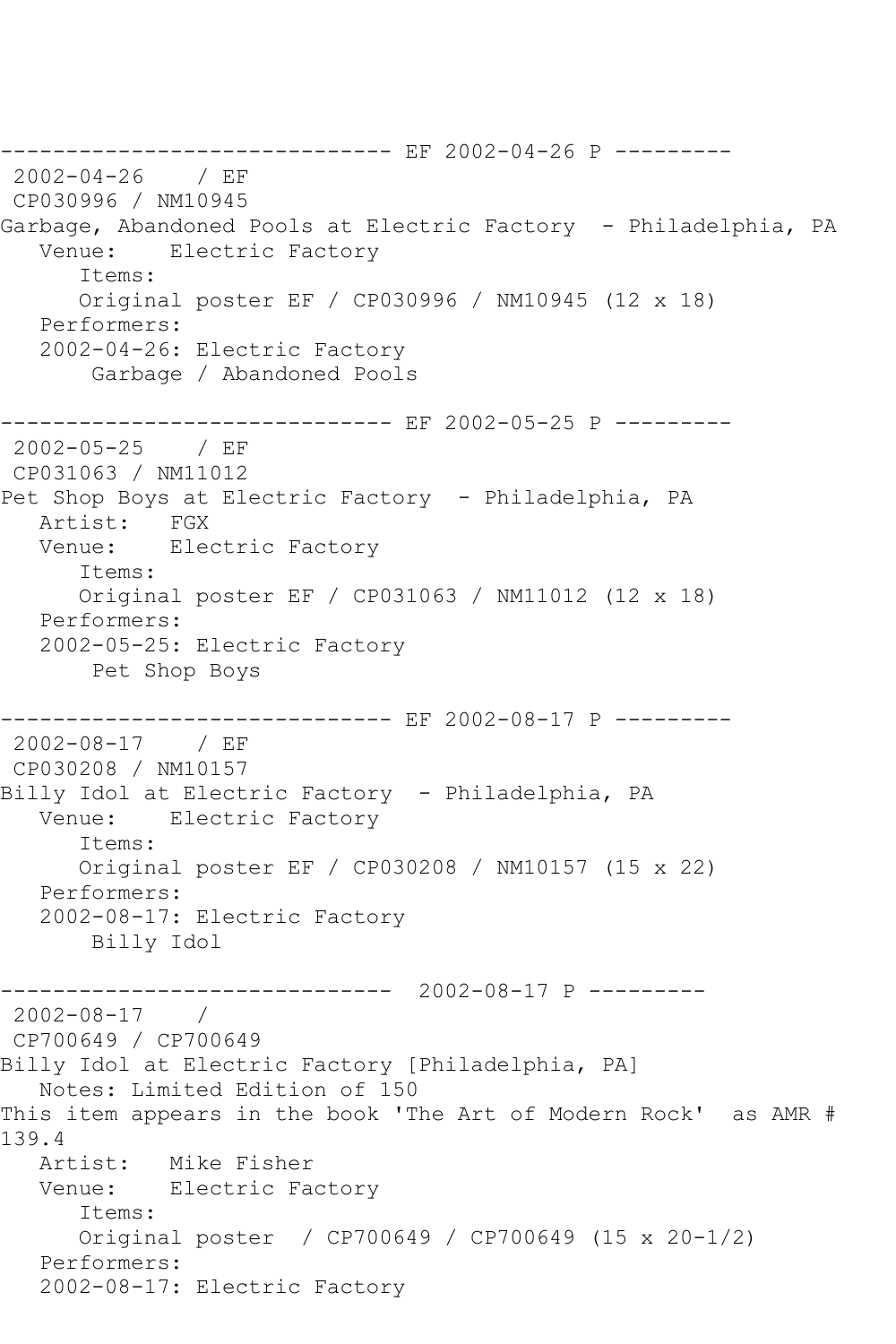Billy Idol

-------------- EF 2002-09-07 P ---------2002-09-07 / EF CP031107 / NM11057 Monkees at Electric Factory - Philadelphia, PA Venue: Electric Factory Items: Original poster EF / CP031107 / NM11057 (4-3/4 x 9-1/2) Performers: 2002-09-07: Electric Factory Monkees ------------------------------ EF 2002-09-20 P --------- 2002-09-20 / EF CP030547 / NM10496 Public Enemy, Dilated Peoples at Electric Factory - Philadelphia, PA Artist: FGX Venue: Electric Factory Items: Original poster EF / CP030547 / NM10496 (9 x 20) Performers: 2002-09-20: Electric Factory Public Enemy / Dilated Peoples / Blackaliscious ------------------------------ EF 2002-10-22 P --------- 2002-10-22 / EF CP030675 / NM10624 Wilco at Electric Factory - Philadelphia, PA Venue: Electric Factory Items: Original poster EF / CP030675 / NM10624 (4 x 9) Performers: 2002-10-22: Electric Factory Wilco ----------- EF 2002-zz-zz P ---------2002-zz-zz / EF CP030394 / NM10343 Bad Religion, Hot Water at Electric Factory - Philadelphia, PA Artist: Brian Ewing Venue: Electric Factory Items: Original poster EF / CP030394 / NM10343 (11 x 17) Performers: 2002-zz-zz: Electric Factory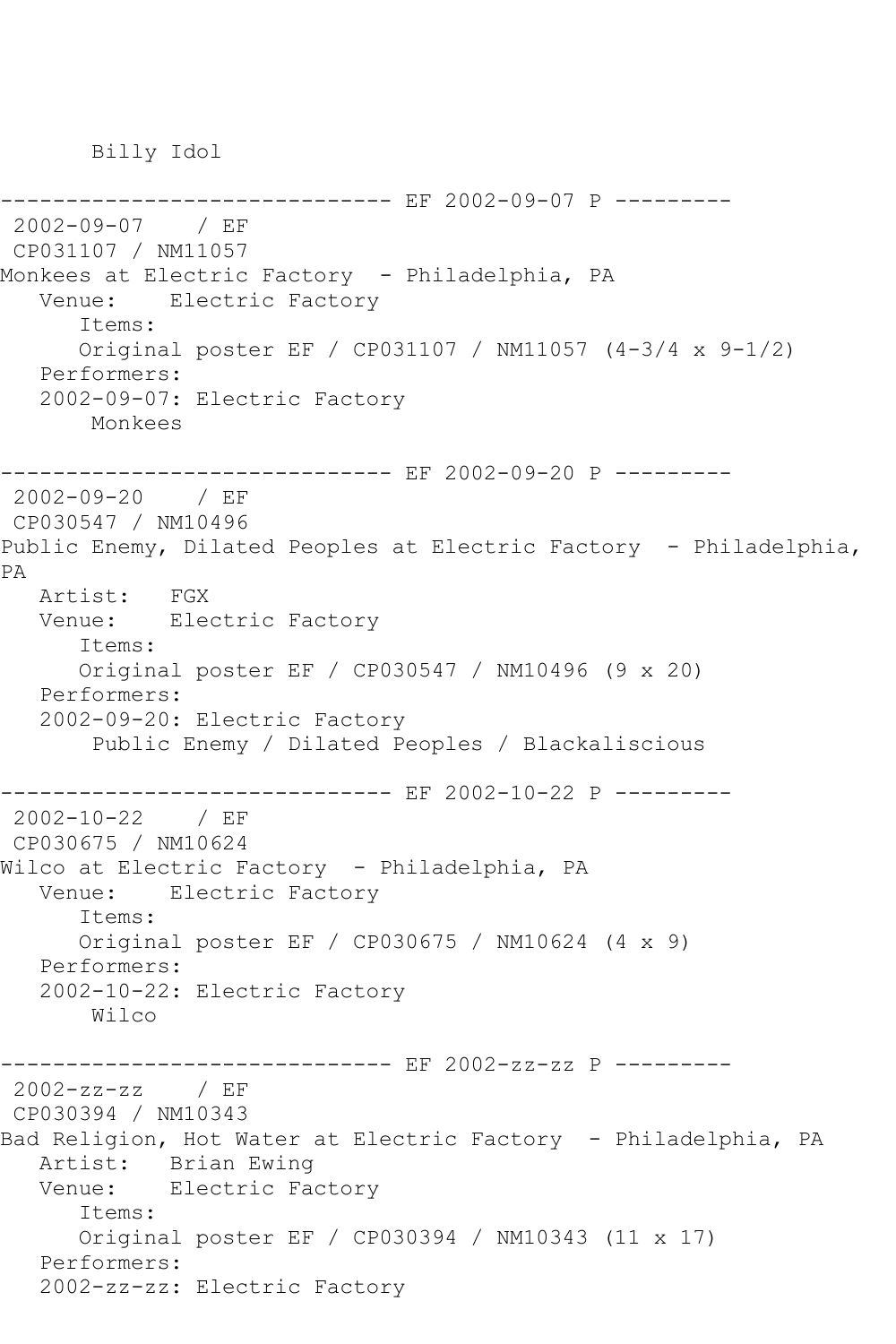Bad Religion / Hot Water / Less Than Jake ------------------------------ 2003-08-17 P --------- 2003-08-17 / CP701794 / CP701794 Sonic Youth at Electric Factory [Philadelphia, PA] Notes: Four Color Silkscreen with Flo Inks. Limited Edition of 100. Artist: Todd Slater Venue: Electric Factory Items: Original poster / CP701794 / CP701794 (16 x 23) Performers: 2003-08-17: Electric Factory Sonic Youth ------------------------------ 2003-08-17 P --------- 2003-08-17 / CP701795 / CP701795 Sonic Youth at Electric Factory [Philadelphia, PA] Notes: Four Color Silkscreen with Flo Inks. Limited Edition of 100.<br>Artist: Todd Slater Venue: Electric Factory Items: Original poster / CP701795 / CP701795 (16 x 23) Performers: 2003-08-17: Electric Factory Sonic Youth ------------------------------ 2003-11-09 P --------- 2003-11-09 / CP701719 Alkaline Trio, Reggie and the Full Effect at Electric Factory [Philadelphia, PA] Notes: Limited Edition of 150 Private Notes: DieselDone Artist: Jeral Tidwell Venue: Electric Factory Promoter: Diesel Fuel Prints Items: Original poster / CP701719 (8-1/2 x 24) Price: 75.00 Performers: 2003-11-09: Electric Factory Alkaline Trio / Reggie and the Full Effect / From Autumn to Ashes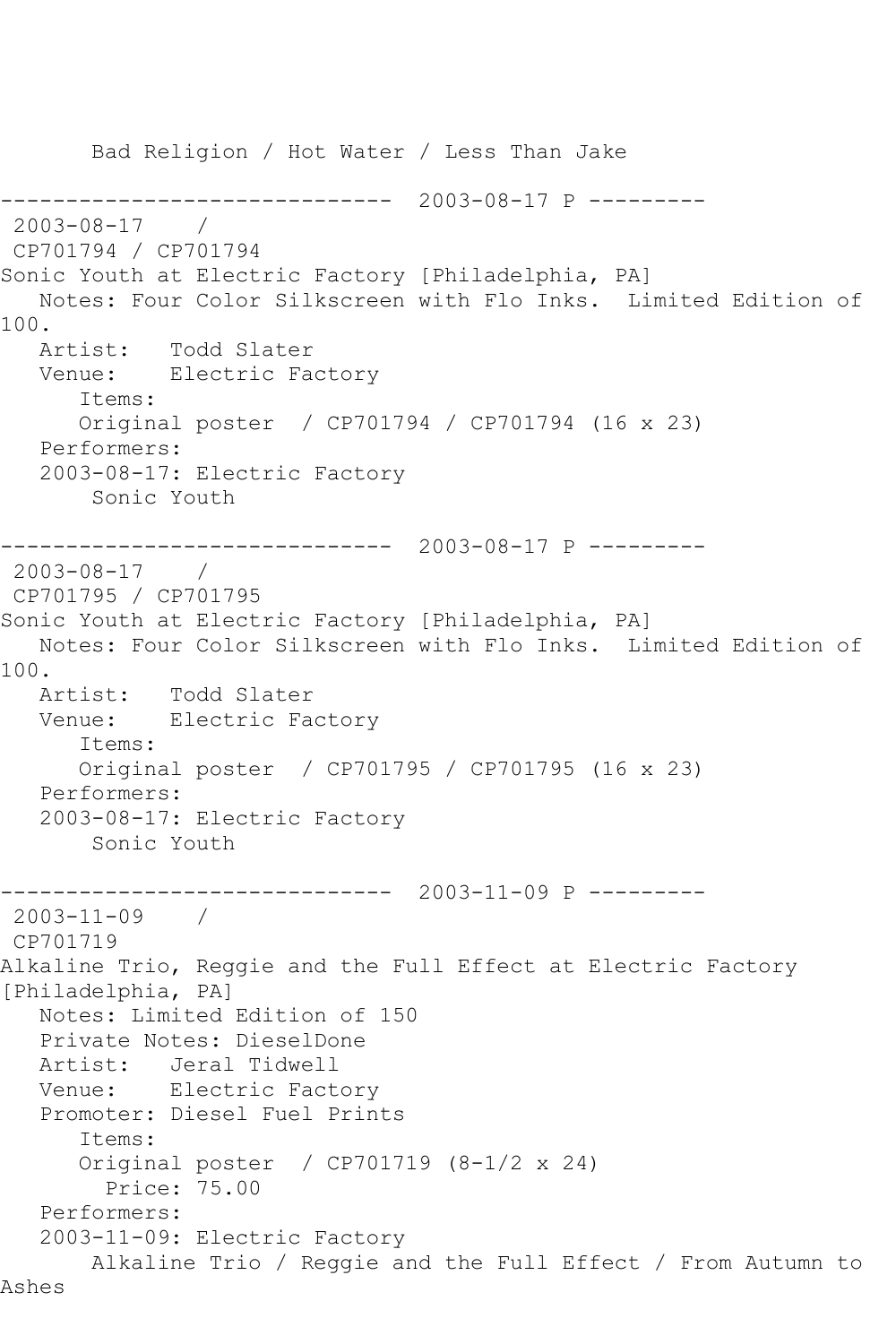------------------------------ 2003-11-09 P --------- 2003-11-09 / CP701718 / CP701718 Alkaline Trio, Reggie and the Full Effect at Electric Factory [Philadelphia, PA] Notes: Limited Edition of 150 Private Notes: AStern Artist: Jeral Tidwell Venue: Electric Factory Promoter: Diesel Fuel Prints Items: Original poster / CP701718 / CP701718 (8-1/2 x 24) Price: 25.00 Performers: 2003-11-09: Electric Factory Alkaline Trio / Reggie and the Full Effect / From Autumn to Ashes ------------------------------ 2003-11-13 P --------- 2003-11-13 / CP701560 / CP701560 Rancid, Tiger Army at Electric Factory [Philadelphia, PA] Notes: This item appears in the book 'The Art of Modern Rock' as AMR # 482.9<br>Artist: Tom Pappalardo Venue: Electric Factory Items: Original poster / CP701560 / CP701560 (11 x 17) Performers: 2003-11-13: Electric Factory Rancid / Tiger Army / Slackers / Roger Mirets / Disasters ------------------------------ 2004-04-10 P --------- 2004-04-10 / CP701576 / CP701576 Air at Electric Factory [Philadelphia, PA] Notes: This item appears in the book 'The Art of Modern Rock' as AMR # 484.4 Artist: Emek Venue: Electric Factory Items: Original poster / CP701576 / CP701576 (14 x 20) Performers: 2004-04-10: Electric Factory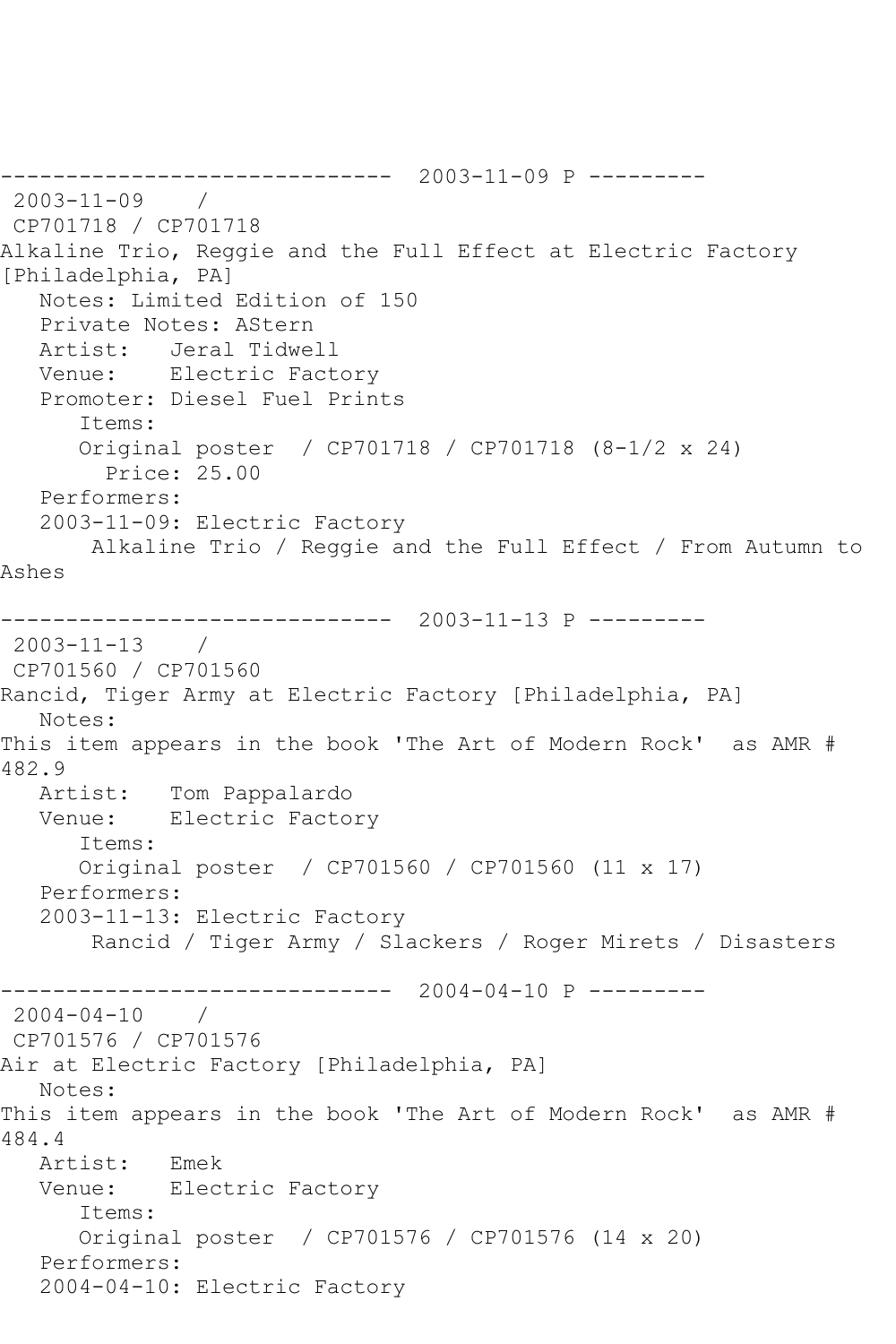Air

-------------------- EF zzzz-01-23 P --------zzzz-01-23 / EF CP030428 / NM10377 Insane Clown Posse at Electric Factory - Philadelphia, PA Venue: Electric Factory Items: Original poster EF / CP030428 / NM10377 (11 x 17) Performers: zzzz-01-23: Electric Factory Insane Clown Posse ------------------------------ zzzz-04-20 P -------- zzzz-04-20 s / CP060775 / CP060775 Everclear, Hagfish at Electric Factory - Philadelphia, PA Artist: Nova Venue: Electric Factory Items: Original poster / CP060775 / CP060775 (8-1/2 x 11) Performers: zzzz-04-20 sat: Electric Factory Everclear / Hagfish / Menthol ------------------------------ zzzz-06-21 P -------- zzzz-06-21 / CP052485 / CP052485 Deftones, Glassjaw at Electric Factory - Philadelphia, PA Benefit: God Bless America Artist: Jermaine Rogers Venue: Electric Factory Items: Original poster / CP052485 / CP052485 Performers: zzzz-06-21: Electric Factory Deftones / Glassjaw ------------------------------ zzzz-08-31 P -------- zzzz-08-31 s / CP050491 / CP050491 Queens of the Stoneage, And You Will Know Us By the Trail of Dead at Electric Factory - Philadelphia, PA Artist: Darren Grealish Venue: Electric Factory Items: Original poster / CP050491 / CP050491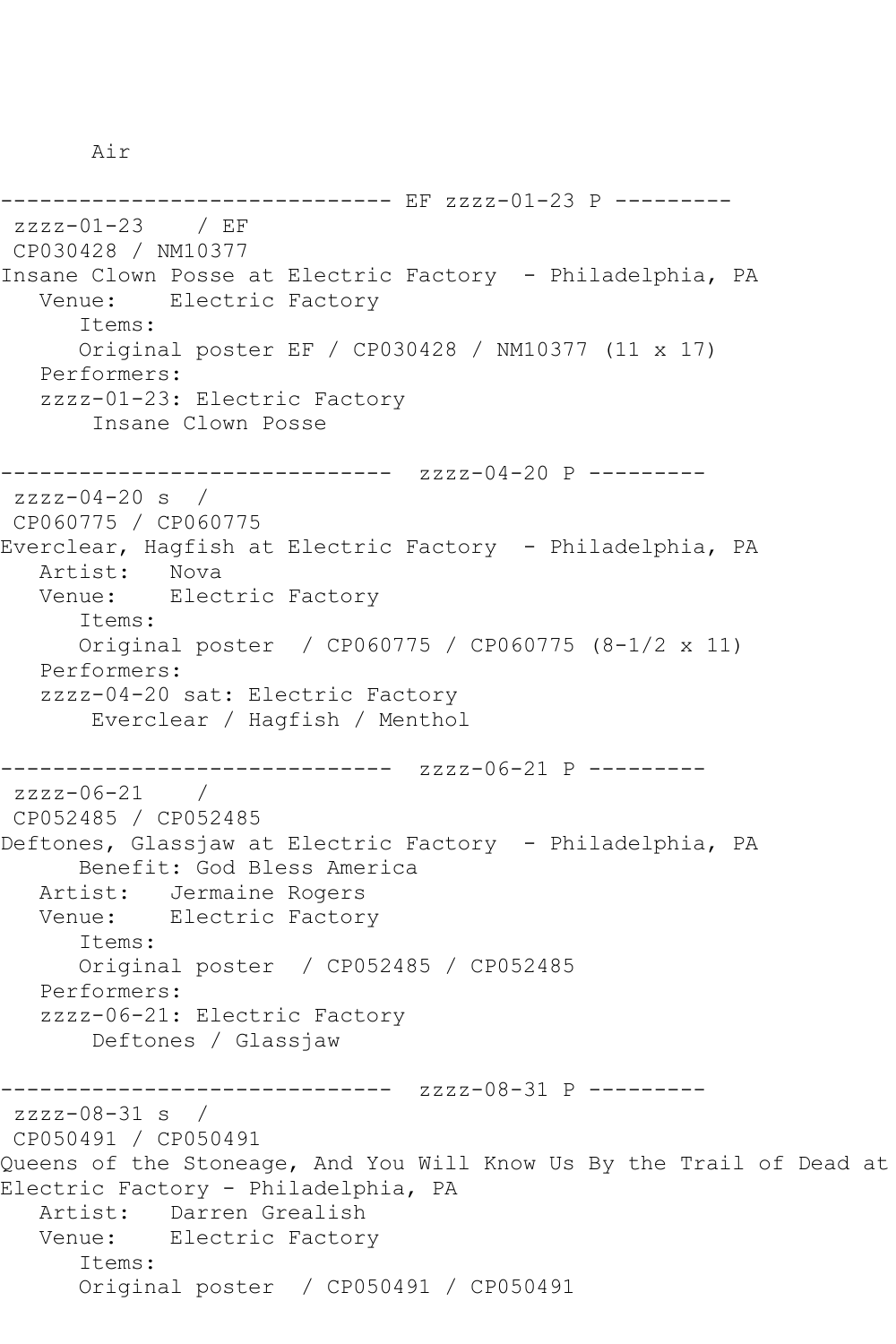Performers: zzzz-08-31 sat: Electric Factory Queens of the Stone Age / And You Will Know Us By the Trail of Dead / Burning Brides ------------------------------ zzzz-09-25 P -------- zzzz-09-25 / CP052533 / CP052533 Modest Mouse, Black Heart Procession at Electric Factory - Philadelphia, PA Artist: Jermaine Rogers Venue: Electric Factory Items: Original poster / CP052533 / CP052533 Performers: zzzz-09-25: Electric Factory Modest Mouse / Black Heart Procession / Shins ------------------------------ zzzz-10-16 P -------- zzzz-10-16 w / CP050696 / CP050696 Stone Temple Pilots at Electric Factory - Philadelphia, PA Artist: Jeff Gaither Venue: Electric Factory Items: Original poster / CP050696 / CP050696 Performers: zzzz-10-16 wed: Electric Factory Stone Temple Pilots ------------------------------ zzzz-10-17 P -------- zzzz-10-17 s / CP701779 / CP701779 Coheed and Cambria at Electric Factory [Philadelphia, PA] Notes: Two Color Silkscreen on Creme Speckletone Paper. Limited Edition of 100. Artist: Todd Slater Venue: Electric Factory Items: Original poster / CP701779 / CP701779 (14 x 24) Performers: zzzz-10-17 sun: Electric Factory Coheed and Cambria ------------------------------ EF zzzz-10-18 P -------- zzzz-10-18 / EF CP022513 / CP022513